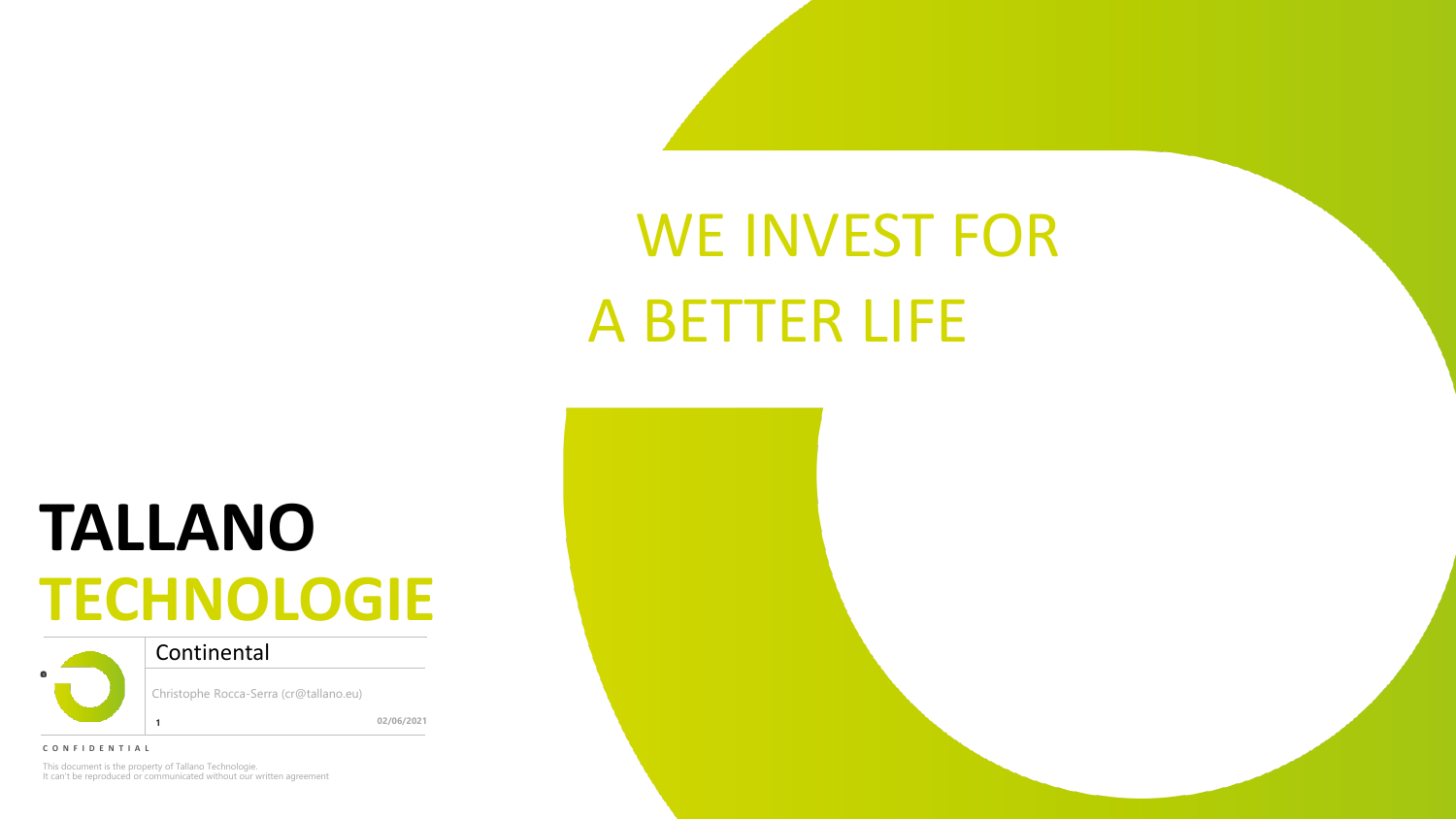## **A REGULATORY BREACH TO COME**

## euro6 **Norme euro 7 Non regulated 80% Regulated 20% 10 Mon regulated 80% 10 Regulated 60% 10 Non Regulated 40% Regulated 60% Exhaust Brakes Tires Exhaust Brakes Tires Improve air quality**

## **Euro6 vs Euro7: logical evolution**



#### **Continental**

Christophe Rocca-Serra (cr@tallano.eu)

**02/06/2021**

**C O N F I D E N T I A L**

This document is the property of Tallano Technologie. It can't be reproduced or communicated without our written agreement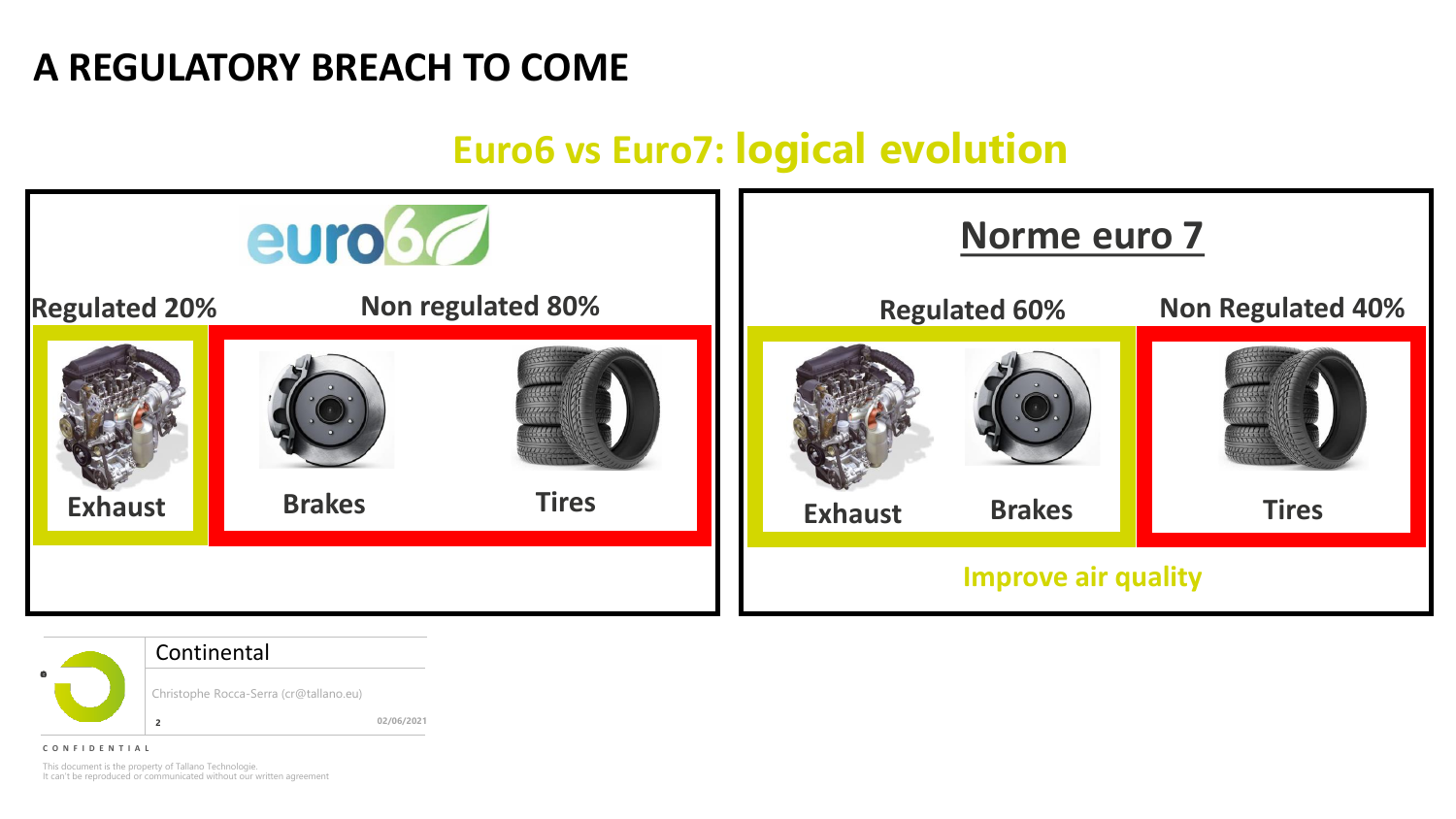## **OUR ANSWER**



Christophe Rocca-Serra (cr@tallano.eu)

**02/06/2021**

**C O N F I D E N T I A L**

This document is the property of Tallano Technologie. It can't be reproduced or communicated without our written agreement

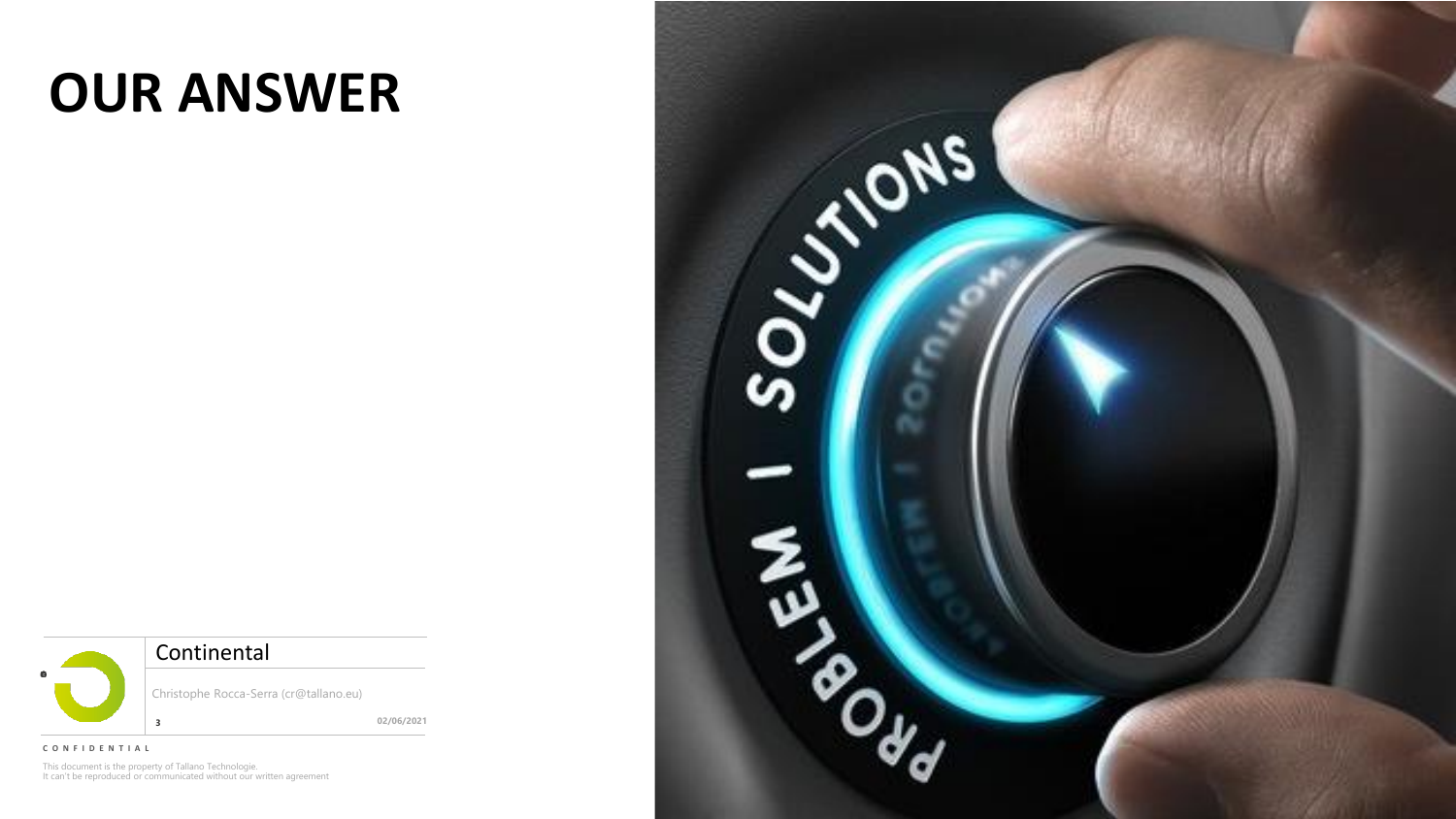## **A UNIVERSAL SOLUTION**

#### **TAMIC by Tallano:**

- **•** Electrically powered turbine for aspiration at source
- Specifically designed filter
- Long-term durability: no maintenance except for filter changes
- Low production cost
- Adaptable and easy to implement on any brake system.

**Retrofit option on buses, trucks and rail**

## **Unrivalled level of reduction**



**Continental** 

Christophe Rocca-Serra (cr@tallano.eu)

**02/06/2021**

This document is the property of Tallano Technologie. It can't be reproduced or communicated without our written agreement **C O N F I D E N T I A L**

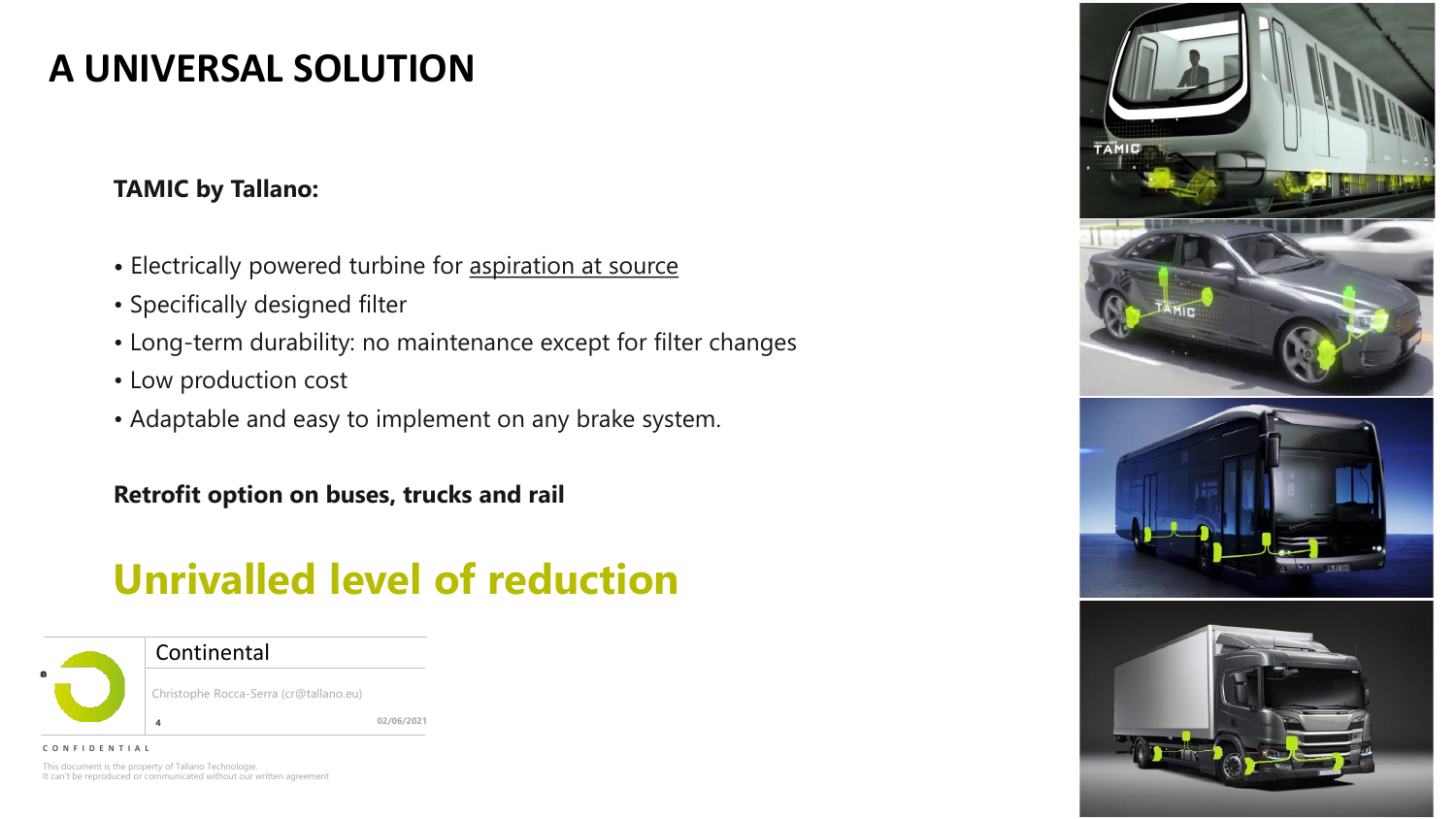## **REDUCTION IN MASS (85%): FOR ENVIRONMENTAL ISSUE & IN NUMBER (up to 90%): FOR HEALTH ISSUE**

**TAMIC is the only solution to answer globally the brake emission problem (mass & number).**

**Acceptable cost of production (300 € per vehicle for premium to 200€).**

**Tested under every conditions (heavy rain, high & low temperatures).**



**C O N F I D E N T I A L**

This document is the property of Tallano Technologie. It can't be reproduced or communicated without our written agreement

PM released with normal pads (Braking 80 to 40 kph at 30 bars) Same caliper with Tallano device (80 to 40 Kph at 30 bars)



Visualization of PM released in number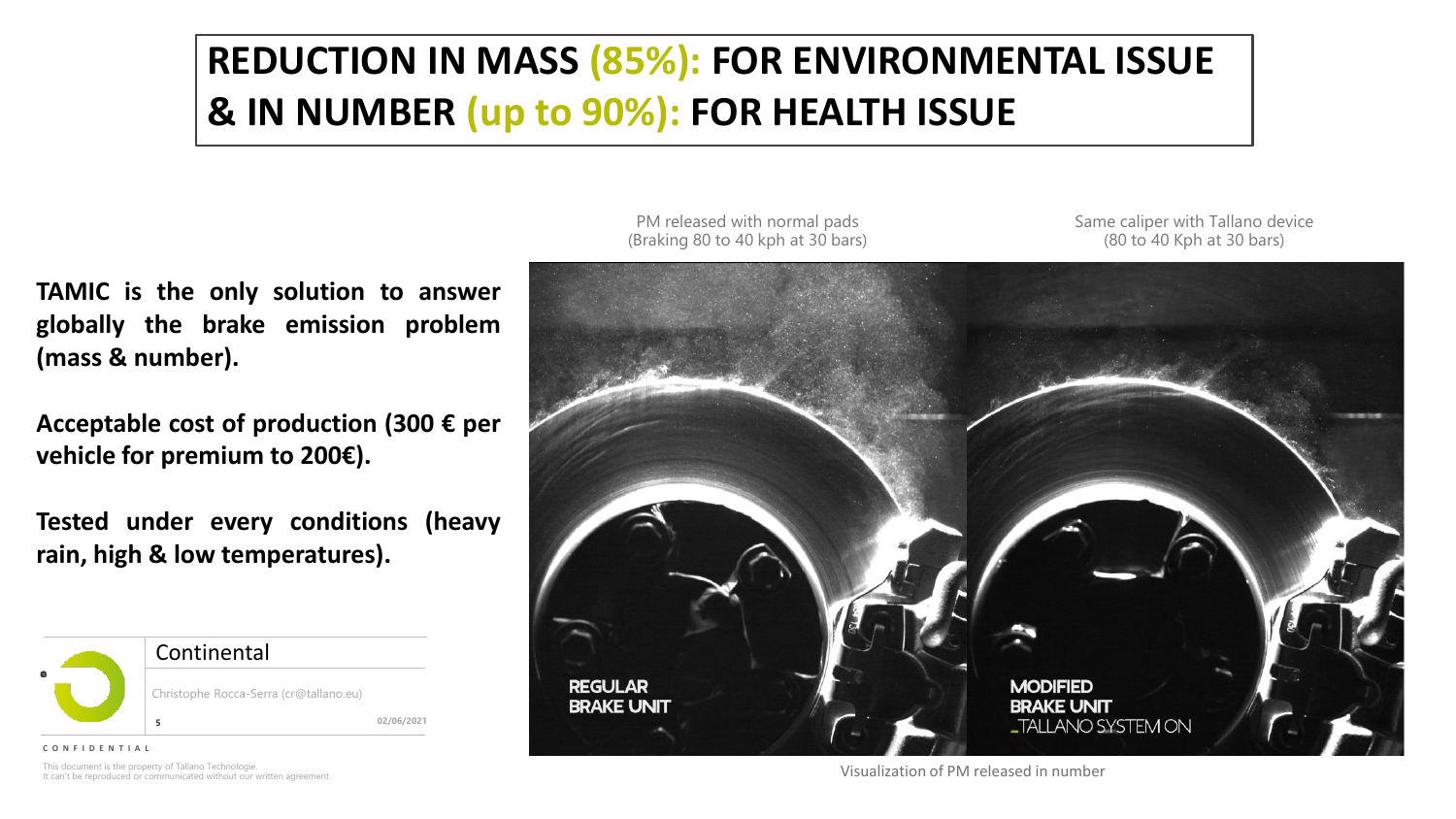## **RAIL SOLUTION:**

Suburban trains & Subways



**C O N F I D E N T I A L**

This document is the property of Tallano Technologie. It can't be reproduced or communicated without our written agreement

**02/06/2021**

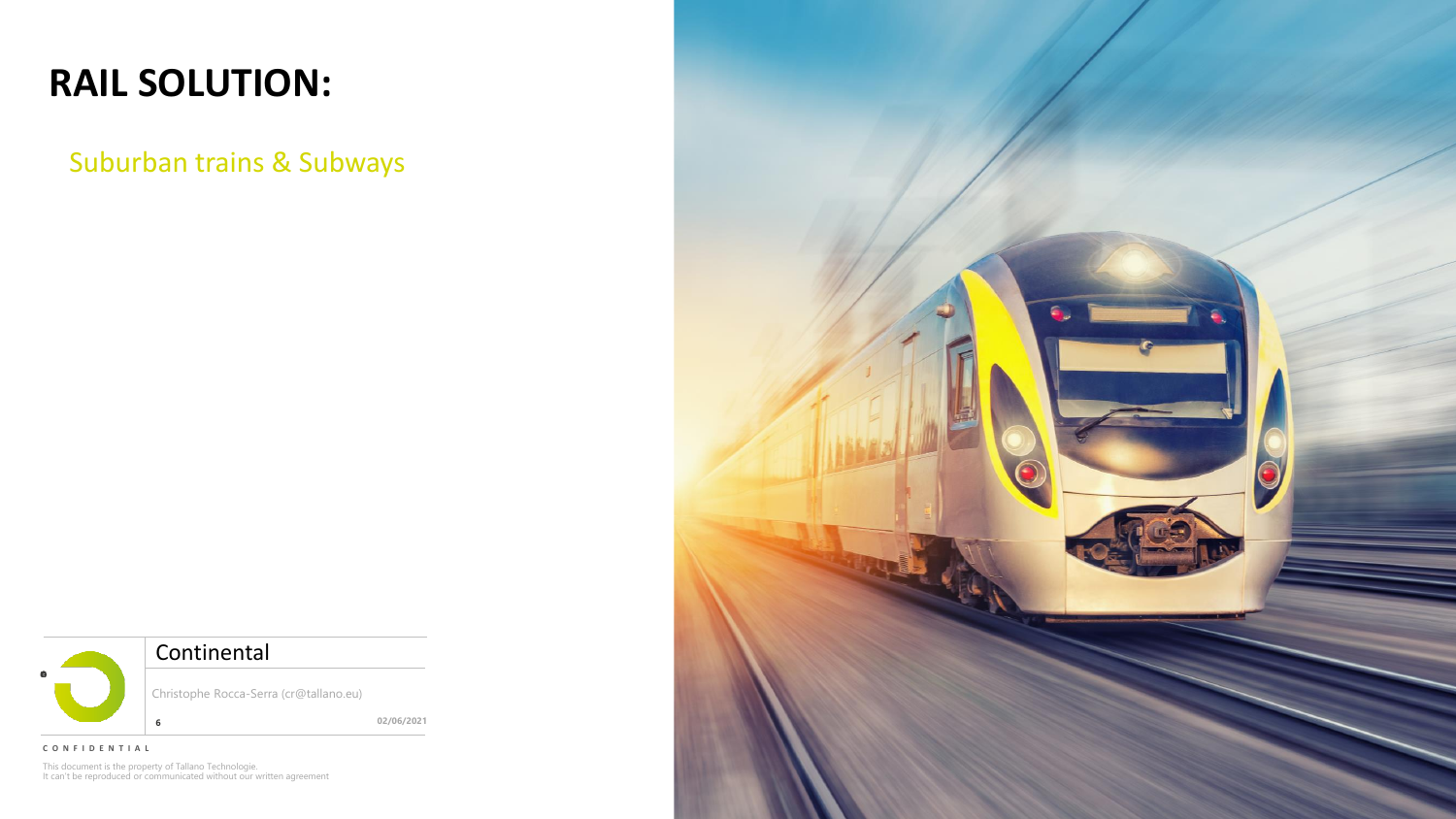# **OUR CUSTOMERS & PARTNERS**

### **RAIL In Europe & Asia**

On commercial traffic Dec. 2020. With financial support of Great Paris Region

Paris Subway Operator: Development of technical solution for subway

Co development of the solution for Shanghai Subway

Shentong Metro Group : Test on line 17 in 2021

**02/06/2021**

SEOUL Subway: Test in November 2021



This document is the property of Tallano Technologie. It can't be reproduced or communicated without our written agreement

**C O N F I D E N T I A L**